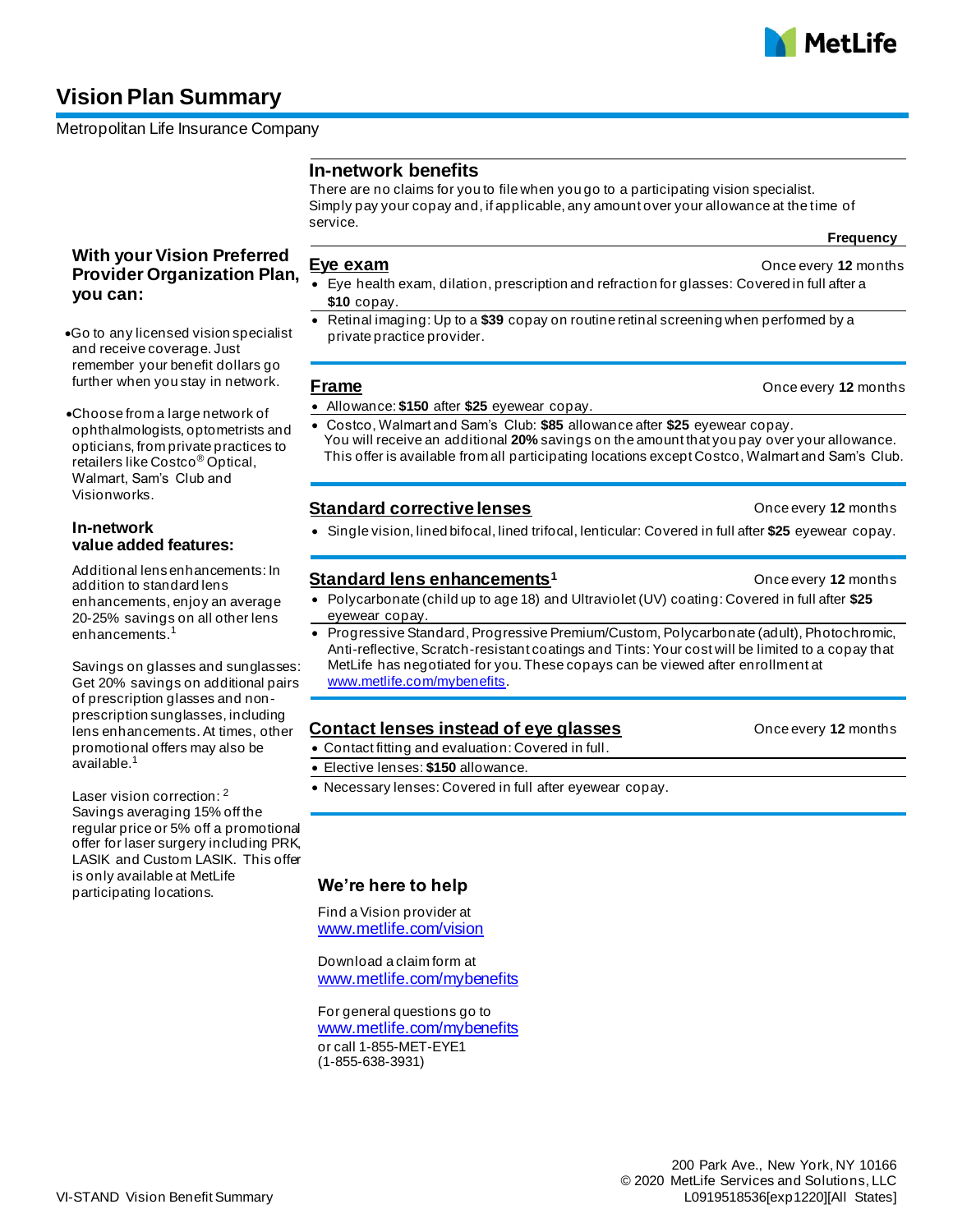## **Out-of-network reimbursement**

You pay for services and then submit a claim for reimbursement. The same benefit frequencies for **In-network benefits** apply. Once you enroll, visi[t www.metlife.com/mybenefits](http://www.metlife.com/mybenefits) for detailed out-of-network benefits information.

| Eye exam: up to $$45$ | Single vision lenses: up to \$30  | Progressive lenses: up to \$50 |
|-----------------------|-----------------------------------|--------------------------------|
| Frames: up to \$70    | Lined bifocal lenses: up to \$50  |                                |
| Contact lenses:       | Lined trifocal lenses: up to \$65 |                                |
| Elective up to \$105  | Lenticular lenses: up to \$100    |                                |
| Necessary up to \$210 |                                   |                                |